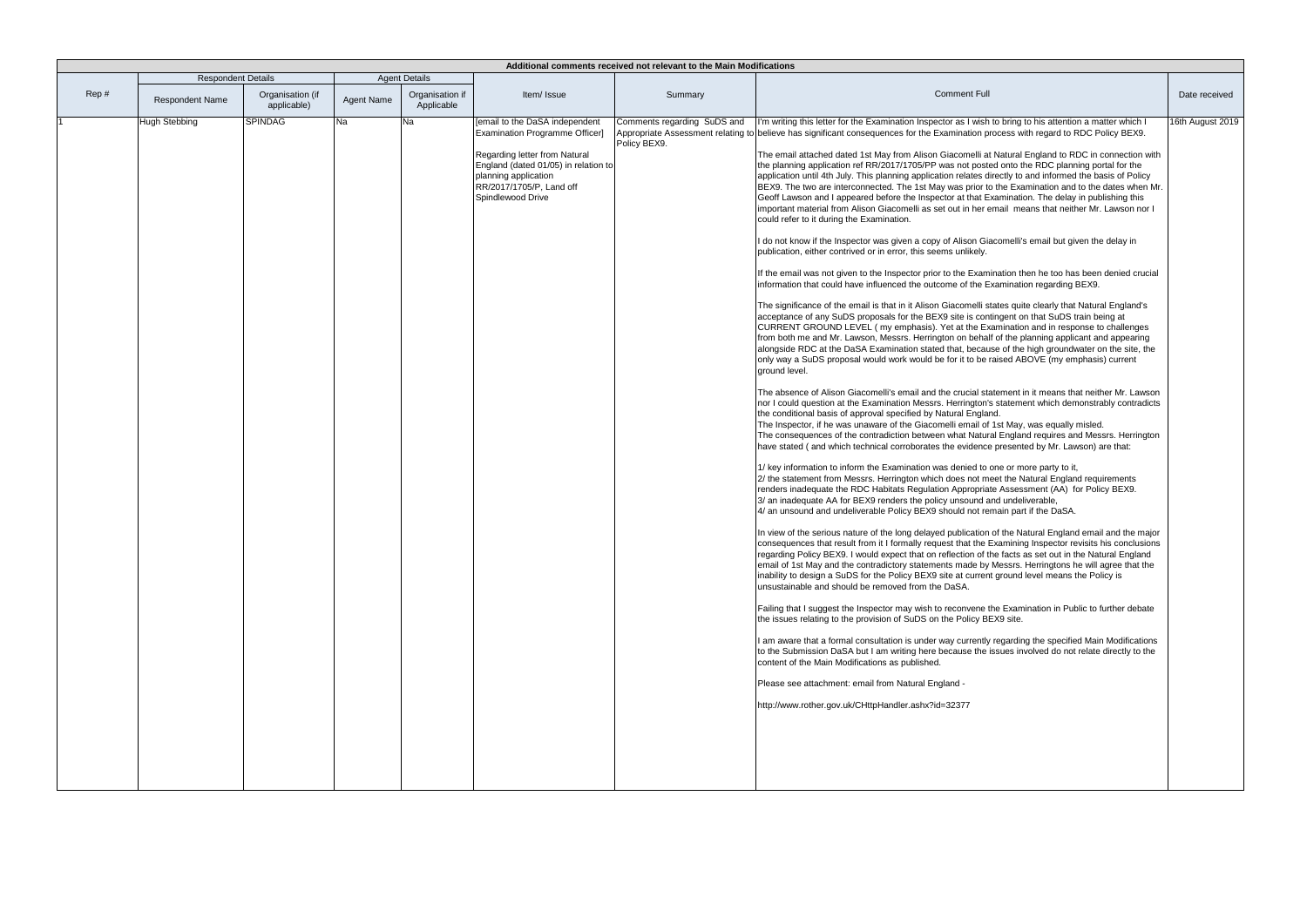|   | <b>Hugh Stebbing</b> | <b>Hugh Stebbing</b> | Na        | Na        | [email to the DaSA independent<br>Examination Programme Officer]<br>Regarding letter from Natural<br>England (dated 01/05) in relation to<br>planning application<br>RR/2017/1705/P, Land off<br>Spindlewood Drive | of information relating to SuDS<br>regarding BEX9                                             | Comments regarding the availbility Further to my email earlier today I believe the Examining Inspector ought also be aware of the attached<br>email from Natural England(NE). You will observe that the date has been redacted (I question why?)<br>and the date of posting was 25th July which implies the NE email was much earlier and possibly prior to<br>the Examination in Public.<br>You and the Inspector will see that the email from NE posted on 25/7/19 expands upon and reinforces<br>the points of contention as we at SPINDAG have described and which have seemingly increasingly<br>concerned NE. It adds substantial weight to the evidence that a SuDS train cannot effectively be<br>constructed on the BEX9 site.<br>Without an effective SuDS the Policy BEX9 site is unsound and cannot be delivered. Ergo it must be<br>removed from the DaSA and the logic to support this decision is compelling with increasing technical<br>evidence from both SPINDAG and NE to support such a decision.<br>I await the Inspector's consideration of these matters.<br>Please see attachment: email from Natural England -                                                                                                                                                                                                                                                                                        | 16th August 2019      |
|---|----------------------|----------------------|-----------|-----------|--------------------------------------------------------------------------------------------------------------------------------------------------------------------------------------------------------------------|-----------------------------------------------------------------------------------------------|---------------------------------------------------------------------------------------------------------------------------------------------------------------------------------------------------------------------------------------------------------------------------------------------------------------------------------------------------------------------------------------------------------------------------------------------------------------------------------------------------------------------------------------------------------------------------------------------------------------------------------------------------------------------------------------------------------------------------------------------------------------------------------------------------------------------------------------------------------------------------------------------------------------------------------------------------------------------------------------------------------------------------------------------------------------------------------------------------------------------------------------------------------------------------------------------------------------------------------------------------------------------------------------------------------------------------------------------------------------------------------------------------------------------------------|-----------------------|
|   | Hugh Stebbing        | <b>Hugh Stebbing</b> | Na        | Na        | Partial email sent to Cllr Vine-Hall<br>of Rother District Council<br>Regarding RR/2017/1705/P &<br>DaSA Allocation BEX9                                                                                           | Comments relating to availbility of<br>information.                                           | http://www.rother.gov.uk/CHttpHandler.ashx?id=32378<br>I am sending this to you for interest and information. The circumstances I describe in my email to<br>Charlotte Glancy are of significant concern and are not the only example of late publication on the<br>Rother planning portal of material information.<br>The BEX9 site is of major significance as the level of objections to its inclusion in the DaSA and to the<br>correlated planning application ref. RR/2017/1705/P will testify. The degree of local interest in the<br>outcome of both aspects is considerable and well known in the council planning department. That<br>department might reasonably be expected to have made doubly sure that proper publication procedures<br>were adhered to and that all relevant information was put in the public domain in a timely fashion. Sadly<br>this does not appear to have happened at a critical time prior to the Examination in Public of the RDC<br>Submission DaSA.<br>You need to be aware of the situation as it could well Impact the timetable for the Inspector's final report<br>upon the DaSA                                                                                                                                                                                                                                                                                                 | 3rd September<br>2019 |
|   | <b>Richard Caie</b>  | <b>Na</b>            | <b>Na</b> | <b>Na</b> | [email to the DaSA independent<br>Examination Programme Officer]<br>Regarding letter from Natural<br>England (dated 01/05) in relation to<br>planning application<br>RR/2017/1705/P, Land off<br>Spindlewood Drive | Comments regarding SuDS and<br>Appropriate Assessment relating to<br>Policy BEX9.             | I wish to register my deep concern regarding a highly significant matter relating to the Inspector's<br>examination of the RDC DaSA. I believe this could have serious implications in so far as the<br>conclusions which the Inspector might reach.<br>An email from Alison Giacomelli at Natural England to Rother District Council dated 1 May 2019 in<br>connection with planning application RR/2017/1705/PP appears to have been withheld from the RDC<br>planning portal until 4 July. The content of this email relates specifically to BEX9. The effect of this<br>information being withheld was that the public and probably the Inspector were unaware at the<br>examination of the relevance of this highly important view expressed by Natural England, specifically,<br>that their acceptance of any SuDS proposals on the BEX9 site would be contingent on the SuDS being<br>situated at ground level. In the absence of this information, Herringtons (the applicant's consultants),<br>were not challenged when they stated that because of the high groundwater of the site, the only viable<br>SuDS method would be to raise it above ground level. Since this is in complete contradiction of Natural<br>England's requirements, I submit that this renders the RDC Habitats Appropriate Assessment unsound<br>which in turn means that BEX9 must not be included in the DaSA.                             | 29th August 2019      |
| 5 | Geoffrey Lawson      | <b>Na</b>            | Na        | Na        | [email to the DaSA independent<br>Examination Programme Officer]<br>Delay in the Study of A259<br>junctions for Rother by Peter<br>Davidson Consultancy                                                            | Comments relating to availbility of<br>information regarding capcity of<br>junctions on A259. | This is a question about the proceedings of the EIP of the Rother plan on 14th May.<br>At the Examination in Public on the Rother DaSA plan in Bexhill on 14th May 2019 the Inspector asked<br>Rother what was happening regarding Highways England (HE) objections? Rother referred to the fact<br>that they had initiated a study of the capacity of junctions on A259 and they had published a Statement<br>of Common Ground with HE to that effect on 13th May which is on the DaSA pages of the Rother<br>planning portal website.<br>At the same EIP session East Sussex County Council Highways department who were present said that<br>they had received some preliminary results from that study and they thought it would be<br>complete by 'early June'. I would expect that the results of that study should be made public as was the<br>Report SJ7 'Bexhill Highway Capacity Report' November 2018.<br>It is now 6 weeks since the ESCC statement that the study should be finished in early June.<br>However there is no report on this study either on the Background papers list or in the Supplementary<br>papers list on Matter 7 (which is where the Statement of Common Ground is published) to date. Do you<br>know if this study has been completed and have Rother supplied the Inspector with copies of the report?<br>Have you asked Rother to put the report up on the DaSA pages of their website? | 25th June 2019        |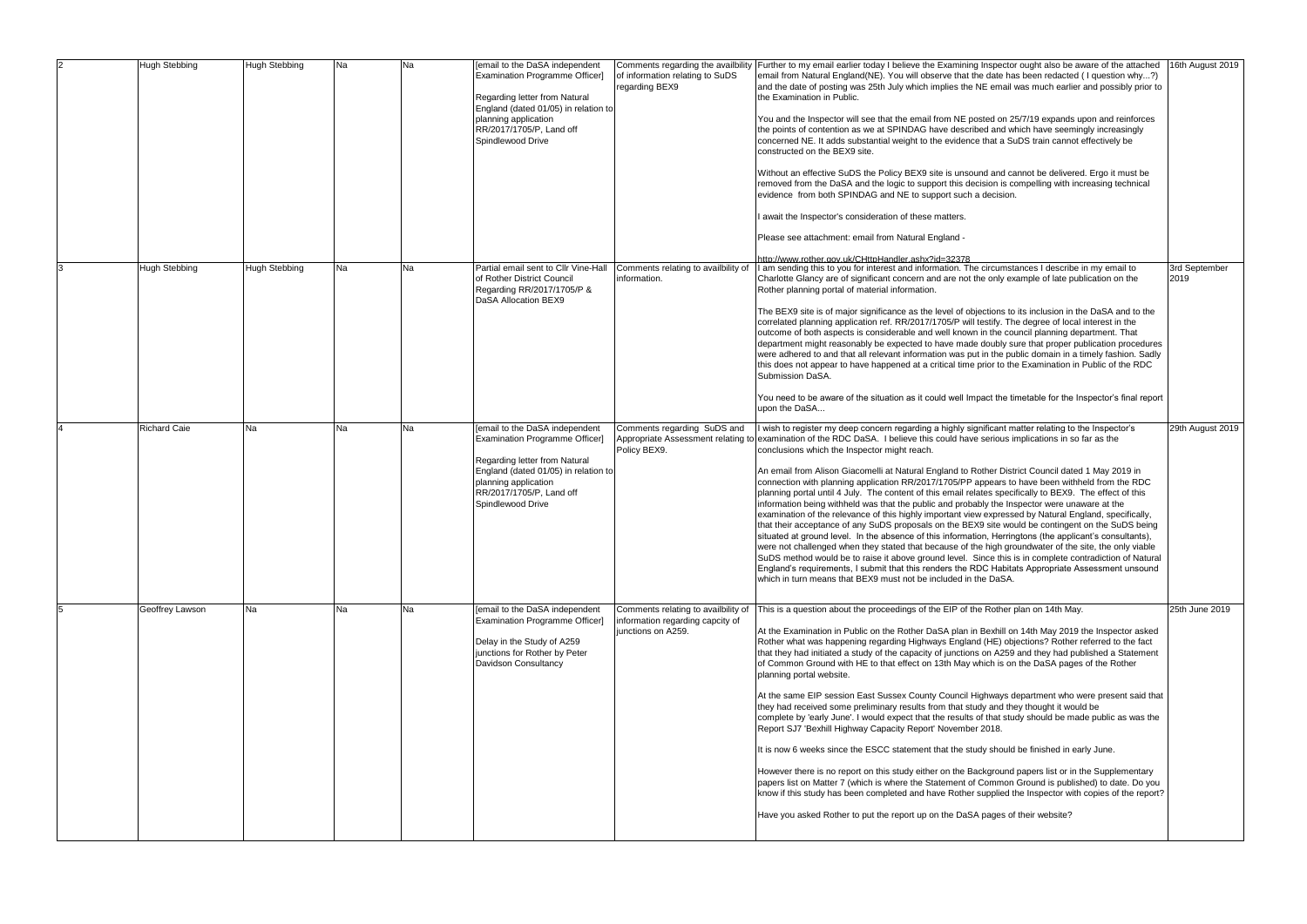| Geoffrey Lawson | <b>Na</b> | Na | Na | [email to the DaSA independent<br>Examination Programme Officer]<br>Delay in the Study of A259<br>junctions for Rother by Peter<br>Davidson Consultancy | Comments relating to availbility of<br>information regarding capcity of<br>junctions on A259. | I am writing again about the absence of information from Rother about the report on the quantitative<br>operational traffic analysis of the 4 junctions on the A259 from the Peter Davidson Consultancy. You<br>may recall that the Inspector asked about this in the light of the objections to the DaSA from Highways<br>England. I have also written to Ms Nichola Watters at Rother DC about this.<br>This report from the Peter Davidson Consultancy which was initially said to be likely to be completed in<br>June, was then put back to the end of July, but has not yet appeared. Meanwhile any comments on the<br>Modifications to the DaSA have to be received by the 10th September. Has the Inspector received a<br>copy of the Report from Peter Davidson showing how the junctions on the A259 can accommodate the<br>projected traffic flows in 2028? And have Highways England withdrawn their<br>objections?<br>The 'Response to further questions from the Inspector regarding the Strategic Road Network' posted on<br>the DaSA web page on 24th May 2019 is not the Report from Peter Davidson. This response is merely<br>an indication of the possible results from an undeclared source and falls well short of what I would<br>expect to see as the full report including Appendices for the Little Common roundabout junction with the<br>future traffic flows forecast, and the drawings indicating where and how the entries to the roundabout are<br>to be widened.<br>Could you possibly chase Rother up on this as nothing has appeared on the DaSA Web pages either in<br>the Examination Statements for Matter 7 or in the DaSA Examination Documents List, and it would<br>appear that the timely publication of this Report is needed for the DaSA process to be completed. | 20th August 2019      |
|-----------------|-----------|----|----|---------------------------------------------------------------------------------------------------------------------------------------------------------|-----------------------------------------------------------------------------------------------|-----------------------------------------------------------------------------------------------------------------------------------------------------------------------------------------------------------------------------------------------------------------------------------------------------------------------------------------------------------------------------------------------------------------------------------------------------------------------------------------------------------------------------------------------------------------------------------------------------------------------------------------------------------------------------------------------------------------------------------------------------------------------------------------------------------------------------------------------------------------------------------------------------------------------------------------------------------------------------------------------------------------------------------------------------------------------------------------------------------------------------------------------------------------------------------------------------------------------------------------------------------------------------------------------------------------------------------------------------------------------------------------------------------------------------------------------------------------------------------------------------------------------------------------------------------------------------------------------------------------------------------------------------------------------------------------------------------------------------------------------------------------------------------------------------------------|-----------------------|
| Geoffrey Lawson | <b>Na</b> | Na | Na | [email to the DaSA independent<br>Examination Programme Officer]<br>Delay in the Study of A259<br>junctions for Rother by Peter<br>Davidson Consultancy | Comments relating to availbility of<br>information regarding capcity of<br>junctions on A259. | Following your earlier intervention with Rother on my behalf at the end of June I did receive a reply from 22nd August 2019<br>Nichola Watters (the manager for Planning Policy) on 8th July telling me that the Peter Davidson Study<br>Report was delayed and then expected by the end of July. I replied to that email with a further detailed<br>letter about the potential problems with the roundabout analysis dated 12th July. In view of your<br>intention that this correspondence should be seen by the Inspector, and I am unsure if Rother will<br>include it, I attach copies for your reference. It may be appropriate to remind Rother about these letters.<br>Please see letters:<br>http://www.rother.gov.uk/CHttpHandler.ashx?id=32375<br>http://www.rother.gov.uk/CHttpHandler.ashx?id=32376                                                                                                                                                                                                                                                                                                                                                                                                                                                                                                                                                                                                                                                                                                                                                                                                                                                                                                                                                                                                |                       |
| Geoffrey Lawson | <b>Na</b> | Na | Na | [email to the DaSA independent<br>Examination Programme Officer]<br>Delay in the Study of A259<br>junctions for Rother by Peter<br>Davidson Consultancy | Comments relating to availbility of<br>information regarding capcity of<br>junctions on A259. | I am writing again regarding the extraordinary delay to information from Rother about the report on the<br>traffic analysis of the 4 junctions on the A259 from the Peter Davidson Consultancy.<br>You may recall that the Inspector asked about this in the light of the objections to the DaSA from<br>Highways England.<br>We are expected to provide comments on the modification proposals by 10th September yet as of the<br>2nd September the report of the highway junction analysis has still not been published or otherwise<br>made available.<br>Has the Inspector received a copy of the Report from Peter Davidson showing how the junctions on the<br>A259 can accommodate the projected traffic flows in 2028? And have Highways England withdrawn their<br>objections?                                                                                                                                                                                                                                                                                                                                                                                                                                                                                                                                                                                                                                                                                                                                                                                                                                                                                                                                                                                                                         | 1st September<br>2019 |